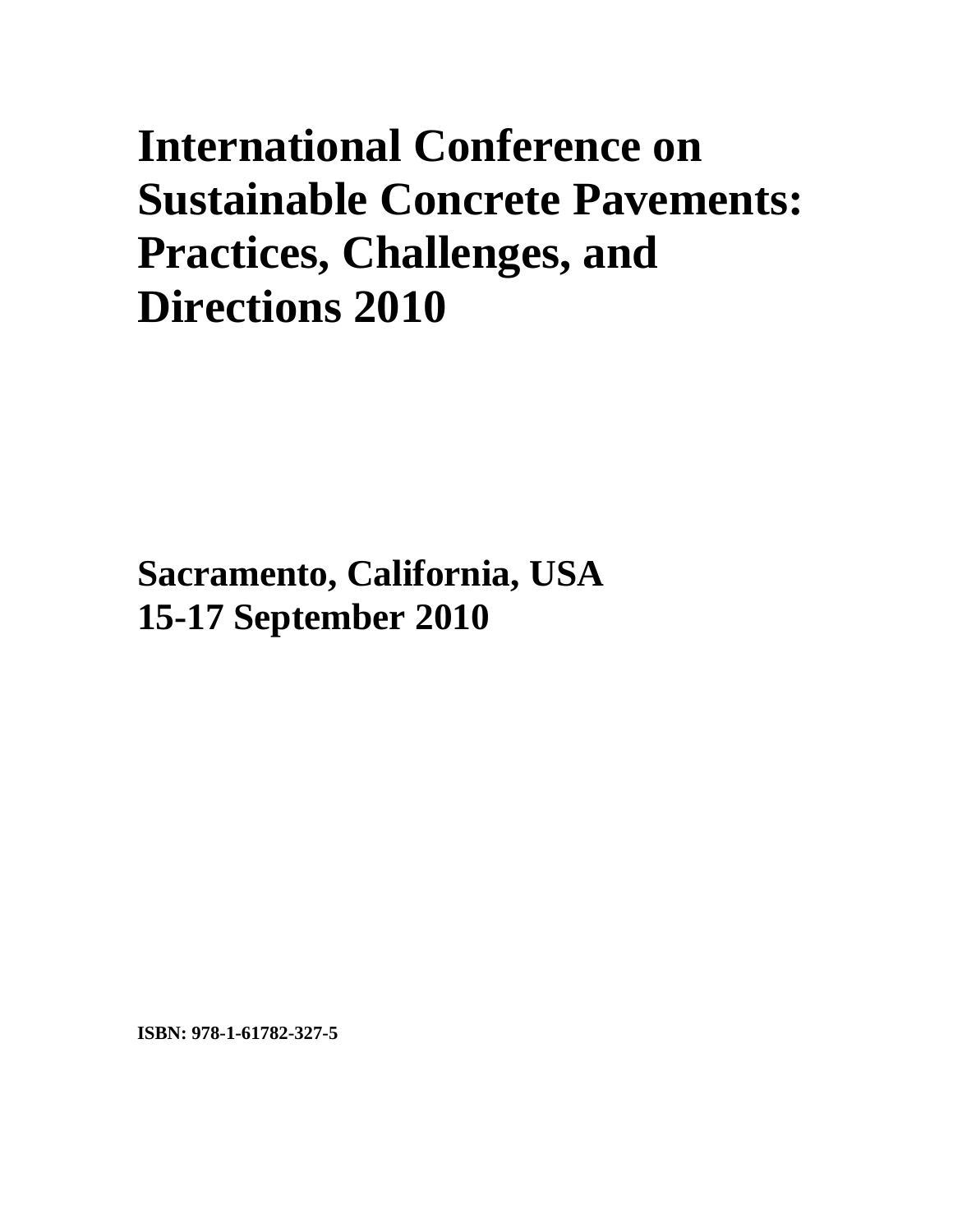**Printed from e-media with permission by:** 

Curran Associates, Inc. 57 Morehouse Lane Red Hook, NY 12571



**Some format issues inherent in the e-media version may also appear in this print version.** 

Copyright© (2010) by the Federal Highway Administration All rights reserved.

Printed by Curran Associates, Inc. (2011)

For permission requests, please contact the Federal Highway Administration at the address below.

Federal Highway Administration 1200 New Jersey Ave., SE Washington, DC 20590

Phone: 202-366-4000

www.fhwa.dot.gov

#### **Additional copies of this publication are available from:**

Curran Associates, Inc. 57 Morehouse Lane Red Hook, NY 12571 USA Phone: 845-758-0400 Fax: 845-758-2634 Email: curran@proceedings.com Web: www.proceedings.com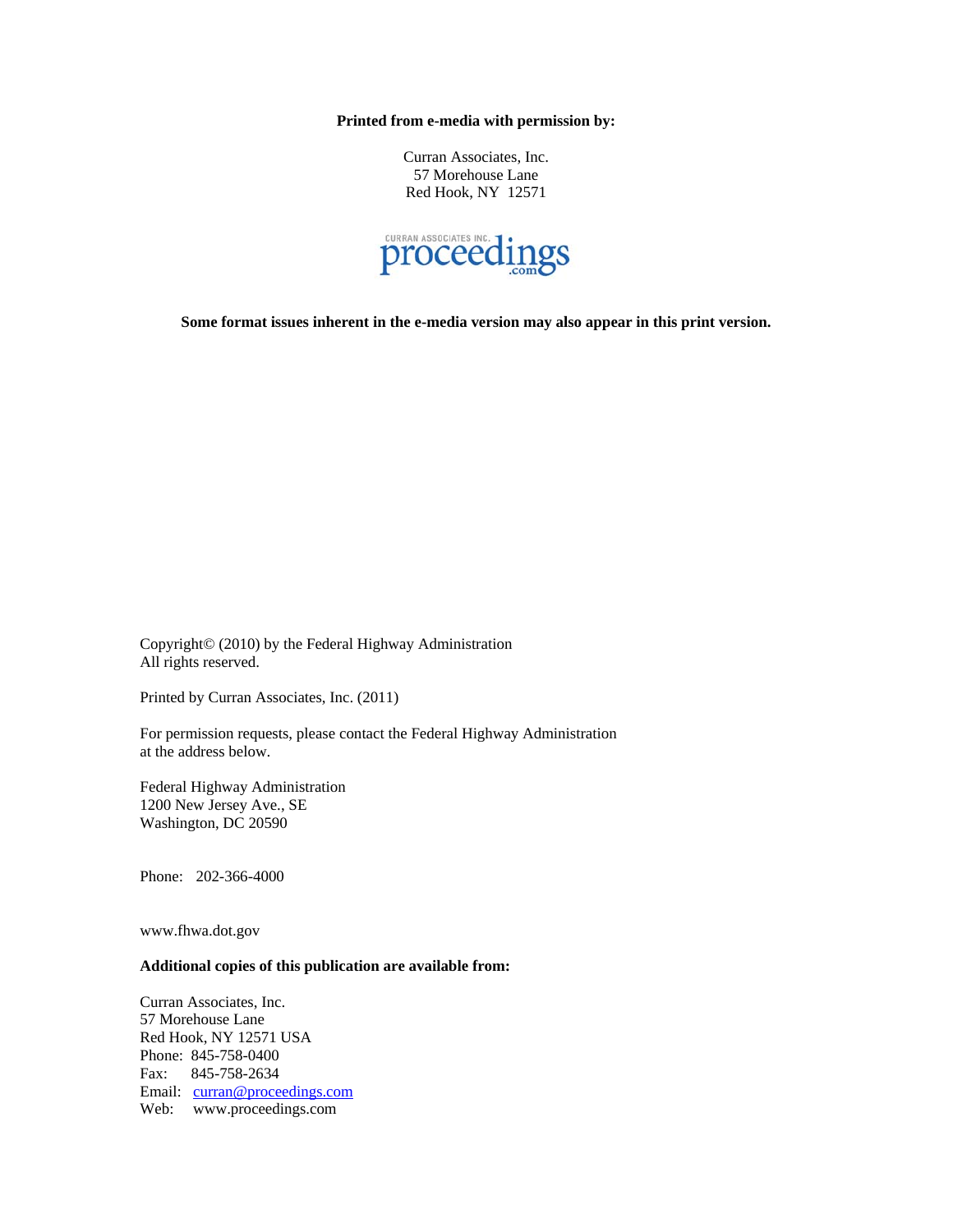## **Table of Contents**

#### **Sustainability Applications to Concrete Pavements**

| Challenges Confronting Sustainable Practices for Concrete Pavement Design and<br>Construction in Australia |    |
|------------------------------------------------------------------------------------------------------------|----|
| Basic Principles Behind Sustainability for Concrete Pavements                                              | 29 |
| <b>Innovative Sustainable Concrete Pavement Solutions</b>                                                  |    |
| <b>Sustainability Opportunities for Concrete Pavements</b>                                                 |    |
| Sustainable Pavements—FHWA Initiatives                                                                     |    |

### **Sustainable Concrete Pavement Design**

| Concrete Pavement Thickness and Materials Optimization—Design Concepts and<br>Performance in a Cold Climate |  |
|-------------------------------------------------------------------------------------------------------------|--|
| Structural and Hydrological Design of Pervious Concrete Pavements Using<br><b>PerviousPave</b>              |  |
| Design and Rehabilitation Strategies for Sustainable Concrete Pavements                                     |  |
| Structural/Hydrologic Design and Maintenance of Permeable Interlocking Concrete<br>Pavement                 |  |

### **Sustainable Concrete Paving Materials**

| Use of Low-CO2 Portland Limestone Cement for Pavement Construction in Canada<br>M.D.A. Thomas, K. Cail, B. Blair, A. Delagrave, P. Masson, and K. Kazanis 151 |     |
|---------------------------------------------------------------------------------------------------------------------------------------------------------------|-----|
| Use of Performance Cements (ASTM C1157) in Colorado and Utah: Laboratory<br>Durability Testing and Case Studies                                               |     |
|                                                                                                                                                               |     |
|                                                                                                                                                               |     |
| Slag Cement and Concrete Sustainability                                                                                                                       |     |
|                                                                                                                                                               | 179 |
|                                                                                                                                                               |     |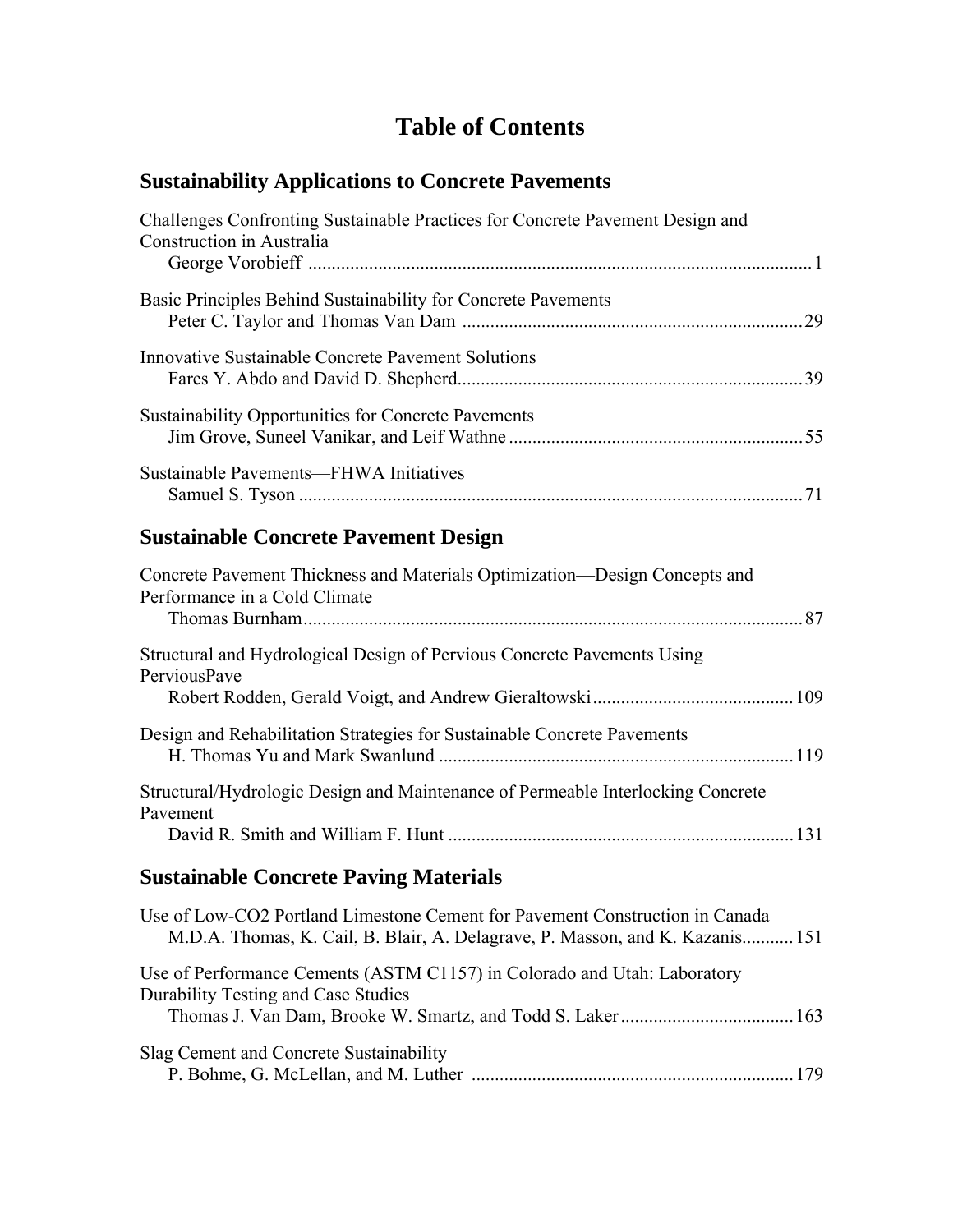| Concrete Containing RAP for Use in Concrete Pavement                                                                                                    |      |
|---------------------------------------------------------------------------------------------------------------------------------------------------------|------|
| Using Soybean Oil to Improve the Durability of Concrete Pavements                                                                                       |      |
| <b>Sustainable Concrete Paving Mixtures</b>                                                                                                             |      |
| Mixture Proportioning Options for Improving High-Volume Fly Ash Concretes<br>Dale P. Bentz, Chiara F. Ferraris, Igor De la Varga, Max A. Peltz,         | 223  |
| Performance of Pervious Concrete Designed for Roadway Applications                                                                                      |      |
| Permeability, Strength, and Fatigue Properties for Open-Graded Concrete for<br><b>Permeable Concrete Pavements</b>                                      | .251 |
| IPRF Project 06-02 Interim Report "Airfield Pavement Concrete Mix Proportioning,<br>Incorporating Fly Ash as Cementitious Material"                     |      |
| <b>Sustainable Design and Construction Considerations</b>                                                                                               |      |
| Implementation of Narrow Contraction Joints In Louisiana: A Cost-Benefit<br>Analysis Study                                                              |      |
| Calculation of Greenhouse Gas Emissions Associated with Concrete Highway<br>Construction Projects Using an Integrated Life Cycle Assessment Approach    |      |
| Sustainable Pavement Overlays Using Engineered Cementitious Composites                                                                                  |      |
| Use of Exposed Aggregate Concrete Surfaces as a Sustainable Practice<br>Robert Otto Rasmussen, Sabrina I. Garber, Hermann Sommer, E. Thomas Cackler,    |      |
| <b>Industry Innovations</b>                                                                                                                             |      |
| Next-Generation Paving Materials Using Mineralized CO2 Captured From Flue Gas<br>Laurence Clodic, Joshua Patterson, Cecily Ryan, and Terence Holland359 |      |

| <b>Hydraulic Cement Production From Coal Combustion Products</b> |
|------------------------------------------------------------------|
|                                                                  |